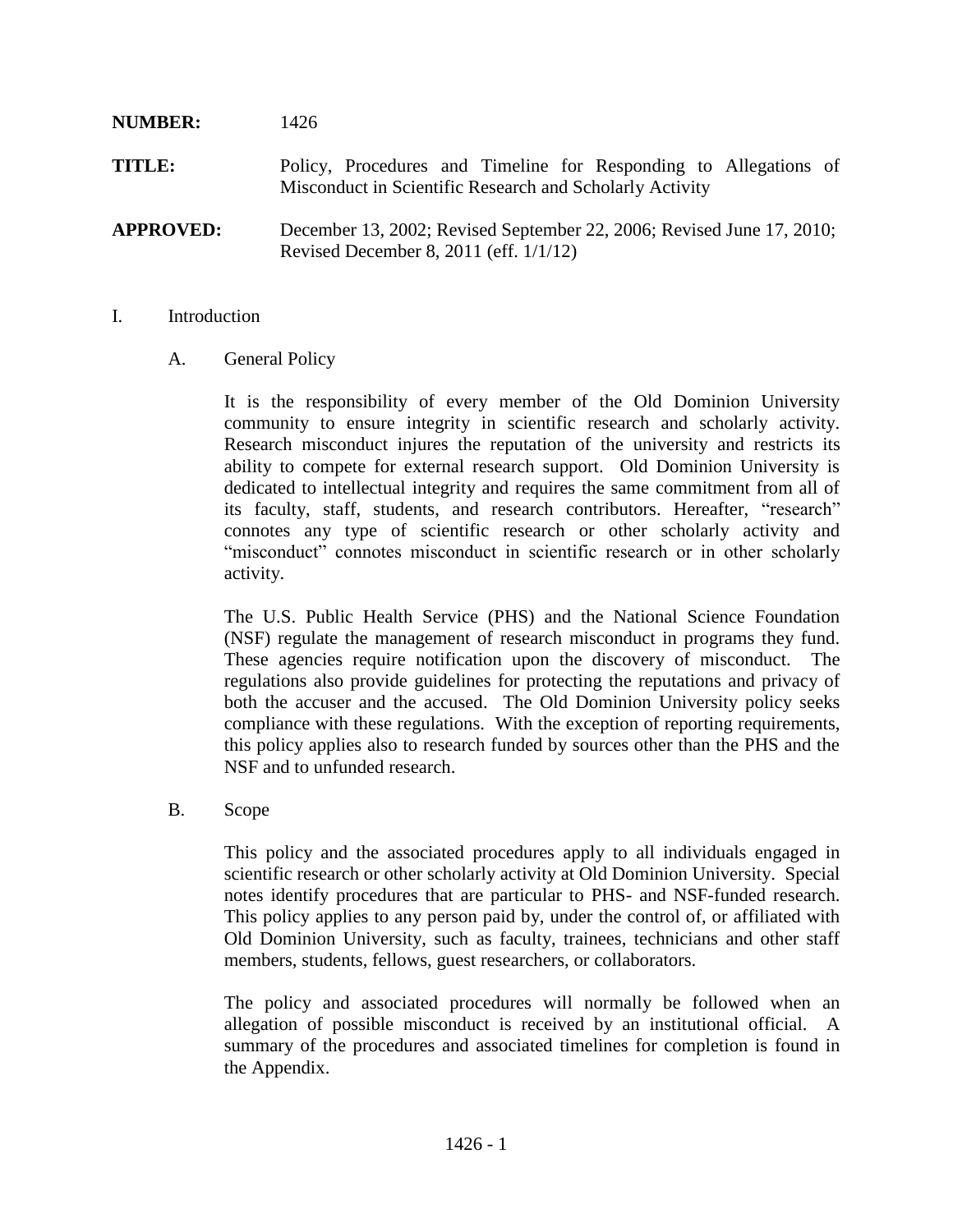### II. Definitions

- A. Allegation means any written statement of possible misconduct made to an institutional official, either to the dean of the affected college or to the Research Integrity Officer ("RIO").
- B. Complainant means a person who makes an allegation of misconduct in scientific research or other scholarly activity.
- C. Confidentiality means a state or quality of being confidential. It connotes the entrustment with secret affairs or purpose and a shared intent to operate secretly. In many cases of research misconduct, confidentiality is a legal requirement. Each member involved in the process bears the duty of protecting the privacy of both the Complainant and the Respondent; a member who breaches this duty may be subject to discipline.
- D. Conflict of Interest means the real or apparent interference of one person's interests with the interests of another person, where potential bias may occur due to prior or existing personal or professional relationships.
- E. Day means calendar day.
- F. Deciding Official "DO" means the university official who makes final determinations on allegations of misconduct and any responsive institutional actions. The DO will normally be the Provost and Vice President for Academic Affairs. For this reason, he or she cannot serve as the RIO. If the provost and vice president for academic affairs has had direct, prior involvement in the research, inquiry, investigation, or allegation assessment, he or she will be required to recuse him or herself and the president will appoint an alternate DO.
- G. Good Faith Allegation means an allegation made with the honest belief that misconduct may have occurred. An allegation is not in good faith if it is made with reckless disregard for or willful ignorance of facts that would disprove the allegation.
- H. Inquiry means gathering information and initial fact-finding to determine whether an allegation or apparent instance of misconduct warrants an investigation.
- I. Investigation means the formal examination and evaluation of all relevant facts to determine if misconduct has occurred and, if so, to determine the responsible person and the seriousness of the misconduct.
- J. Old Dominion University defines Misconduct in Scientific Research and Other Scholarly Activity as:
	- 1. Fabrication, Falsification, Plagiarism, or other practices that seriously deviate from those that are commonly accepted within the scientific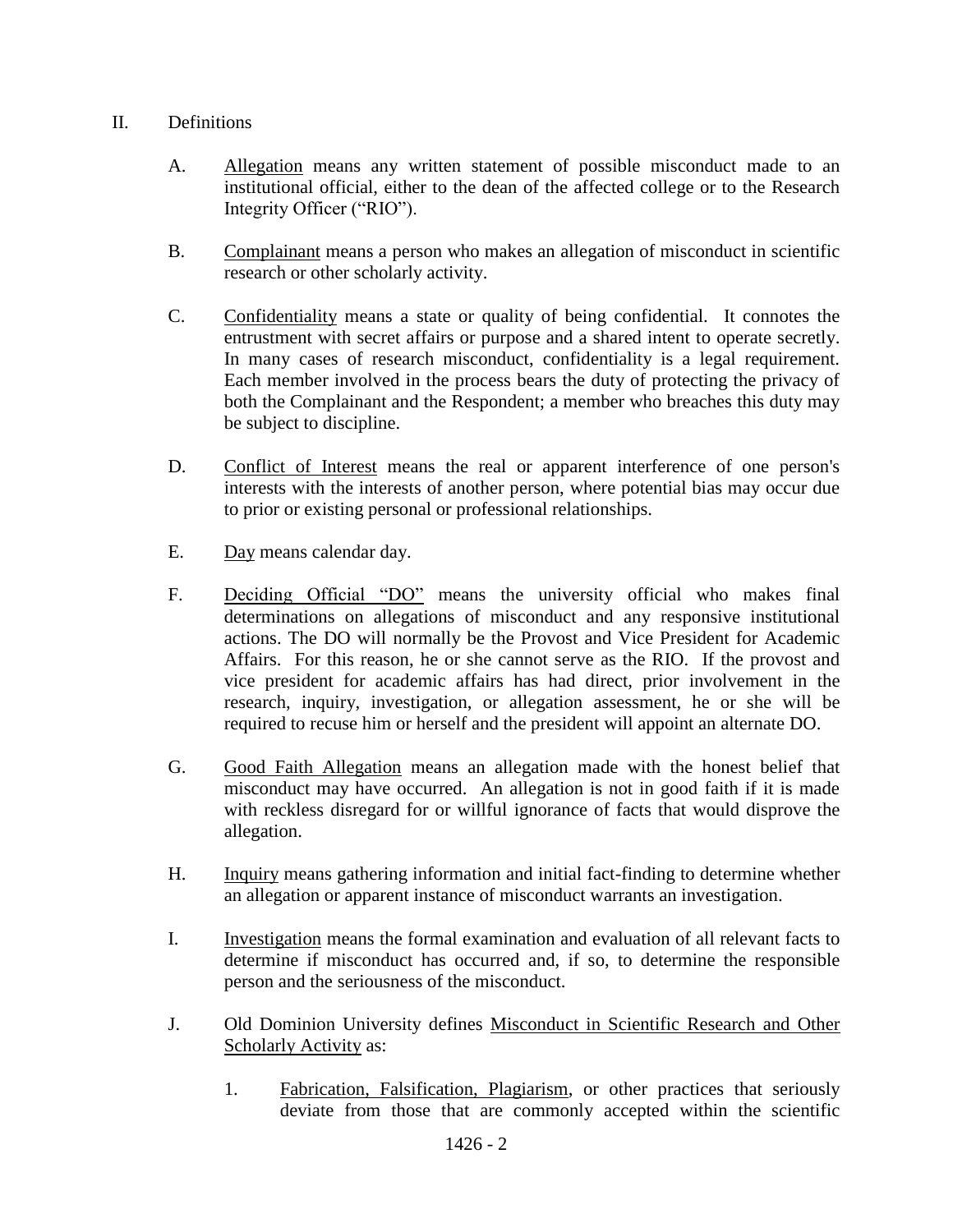community for proposing, conducting, or reporting research. It does not include honest error or honest differences in interpretations of results or judgments in the collection of data.

- 2. The Retaliation against a person who reported or provided information about suspected or alleged misconduct and who has not acted in bad faith. (In such cases, agency notification is limited to the NSF.)
- 3. Any form of Attribution of another's work as the Respondent's own work.

The ODU definition is based on how research misconduct is defined in the regulations promulgated by the National Science Foundation and Public Health Service.

- K. NSF means the National Science Foundation.
- L. NSF Regulation means the National Science Foundation regulation establishing standards for institutional inquiries and investigations into allegations of scientific misconduct, which is set forth at 45 C.F.R. Part 689, entitled "Misconduct in Science and Engineering."
- M. ORI means the Office of Research Integrity, the office within the Department of Health and Human Services (DHHS) that is responsible for the scientific misconduct and research integrity activities of the U.S. Public Health Service.
- N. PHS means the U. S. Public Health Service, an operating component of the DHHS.
- O. PHS Regulation means the Public Health Service regulation establishing standards for institutional inquiries and investigations into allegations of scientific misconduct, which is set forth at 42 C.F.R. Part 50, Subpart A, entitled "Responsibility of PHS Awardee and Applicant Institutions for Dealing With and Reporting Possible Misconduct in Science."
- P. PHS or NSF Support means PHS or NSF grants, contracts, or cooperative agreements or applications therefore.
- Q. Preponderance of the Evidence means that the evidence shows that it is more likely than not that the Respondent committed misconduct in scientific research or scholarly activity.
- R. Research Integrity Officer "RIO" means the institutional official responsible for assessing allegations of misconduct and investigations, for determining when such allegations warrant inquiries, and for overseeing inquiries and investigations.
- S. Research Record means any data, document, computer file, computer diskette, or any other written or non-written account or object that reasonably may be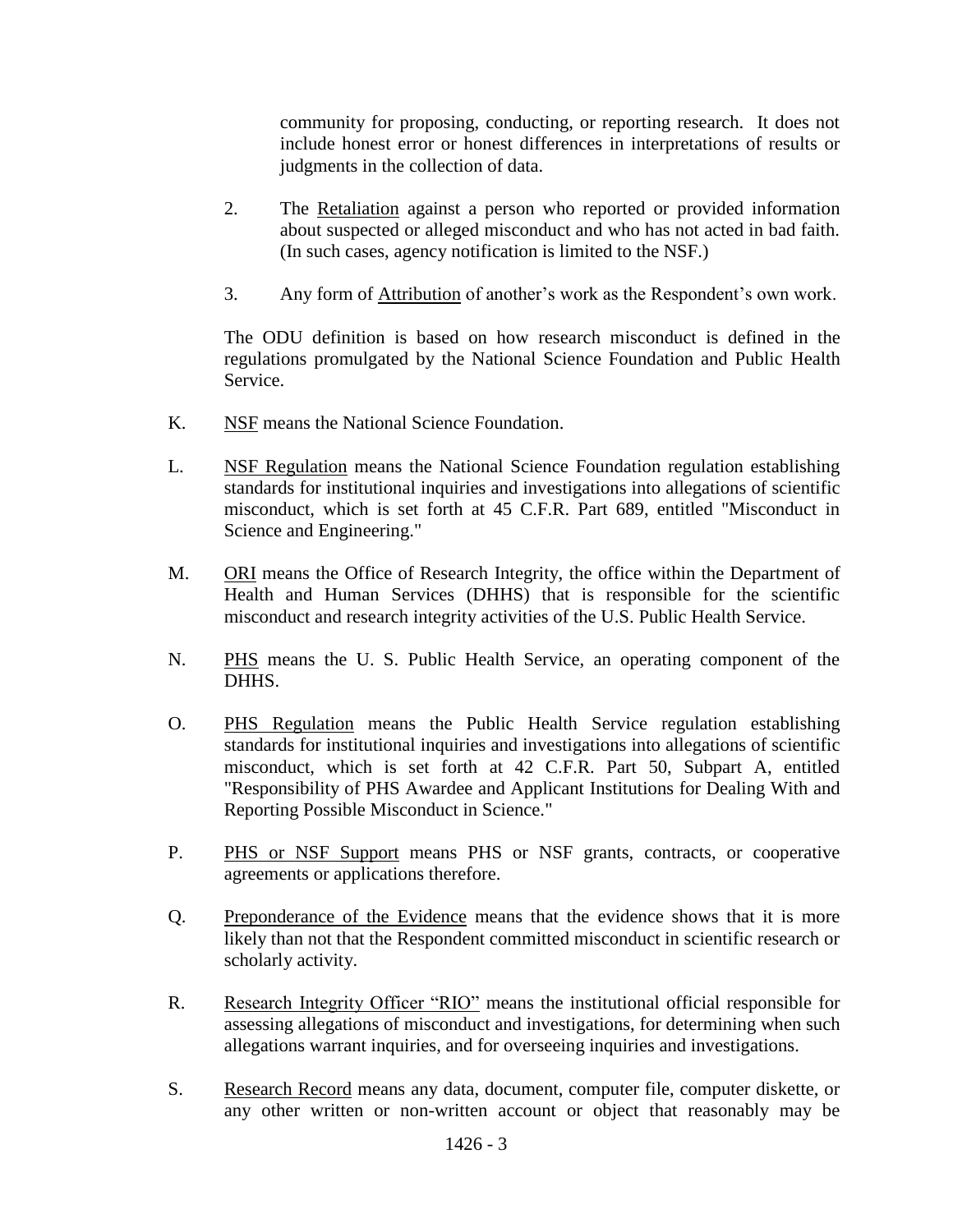expected to provide evidence or information regarding the proposed, conducted, or reported research that constitutes the subject of an allegation of misconduct. A research record includes, but is not limited to: grant or contract applications, whether funded or unfunded; grant or contract progress and other reports; laboratory notebooks; notes; exhibitions, productions, or displays; correspondence; videos; photographs; X-ray film; slides; biological materials; audio-tape recordings; computer files and printouts; manuscripts and publications; equipment use logs; laboratory procurement records; animal facility records; human and animal subject protocols; consent forms; medical charts; and patient research files.

- T. Respondent means the person against whom an allegation of misconduct is directed or the person whose actions are the subject of the inquiry or investigation. There can be more than one Respondent in any inquiry or investigation.
- U. Retaliation means any action that adversely affects the employment or other institutional status of an individual that is taken by an institution or an employee because the individual has in good faith made an allegation of misconduct or of inadequate institutional response thereto or has cooperated in good faith with an investigation of such allegation.
- V. Sequester means to separate or isolate documents or material from the individual concerned and into the custody of a disinterested institutional official designated by the RIO, such as the general counsel, who can provide confidential and secure storage.
- III. Rights and Responsibilities

## A. Research Integrity Officer

The president will appoint the RIO, who will have primary responsibility for implementation of the procedures set forth in this document. The RIO will be an institutional official who is well qualified to handle the procedural requirements involved and is sensitive to the varied demands made on those who conduct research, those who are accused of misconduct, and those who report apparent misconduct in good faith. In general, the provost and vice president for academic affairs, general counsel, and vice president for research are unavailable for service as the RIO.

The RIO will appoint the inquiry and investigation committees and ensure that necessary and appropriate expertise is secured to carry out a thorough and authoritative evaluation of the relevant evidence in an investigation. The RIO will ensure that confidentiality is maintained.

The RIO will assist the inquiry and investigation committees and all institutional personnel in complying with these procedures and with applicable standards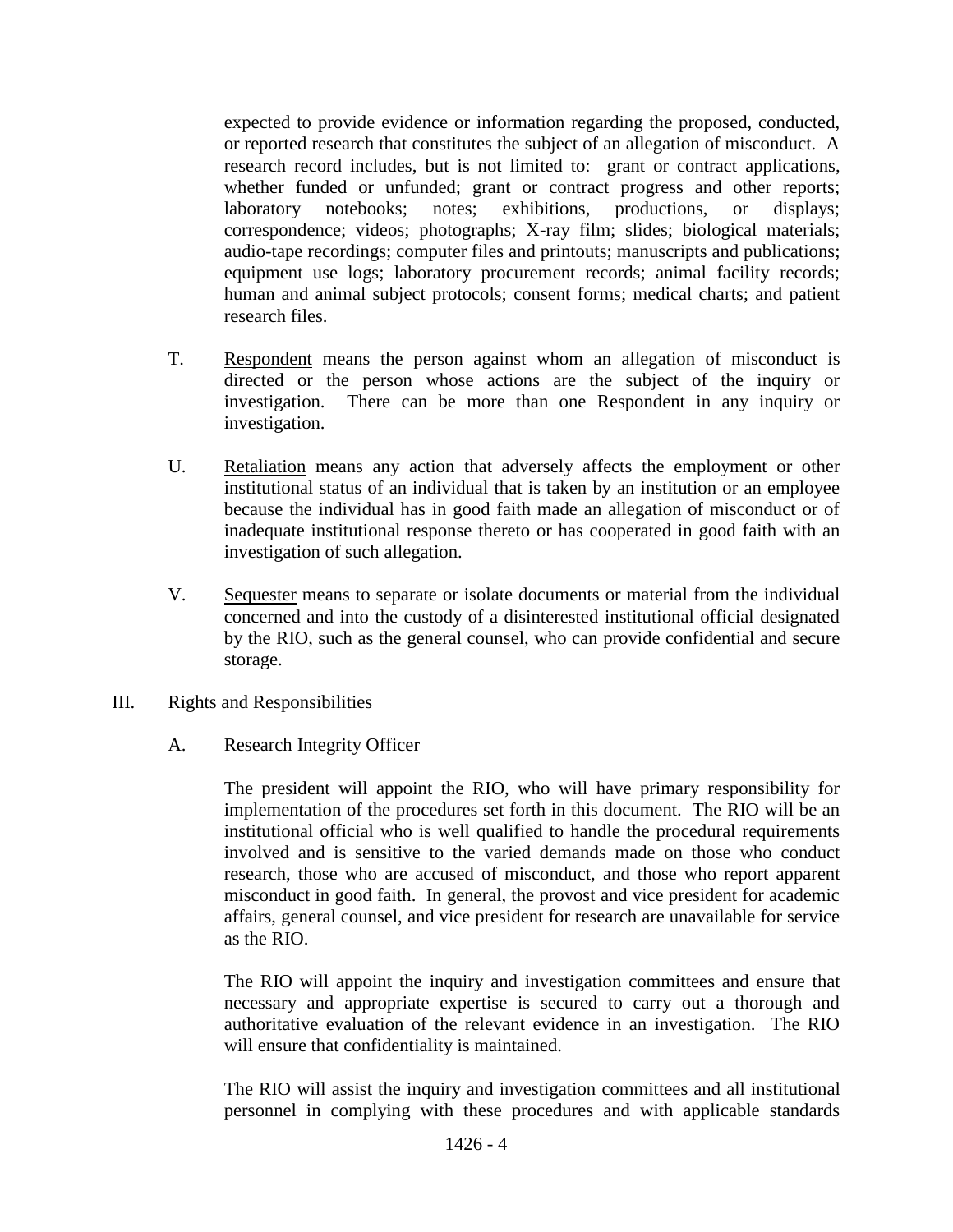imposed by government or external funding sources. The RIO is also responsible for maintaining files of all documents and evidence and for the confidentiality and the security of the files.

The RIO, through the vice president for research<sup>1</sup>, will report to ORI or NSF, as required by regulation, keep the appropriate agency apprised of any developments during the course of the investigation that may affect current or potential funding for the individual(s) under investigation or that the agency needs to know to ensure appropriate use Federal funds, and otherwise protect the public interest.

B. Complainant

The Complainant will have an opportunity to testify before the inquiry and investigation committees, to review portions of the inquiry and investigation reports pertinent to his/her allegations or testimony, to be informed of the results of the inquiry and investigation, and to be protected from retaliation. Also, if the RIO has determined that the Complainant may be able to provide pertinent information on any portions of the draft report, these portions will be given to the Complainant for comment.

The Complainant is responsible for making allegations in good faith, maintaining confidentiality, and cooperating with an inquiry or investigation.

C. Respondent

 $\overline{a}$ 

The Respondent will be informed of the allegations when an inquiry is opened and notified in writing of the final determinations and resulting actions. The Respondent will also have the opportunity to be interviewed by and present evidence to the RIO during his/her inquiry, an opportunity to be interviewed by and present evidence to the inquiry and investigation committees, to review the draft inquiry and investigation reports, and to have the advice of counsel. Counsel (licensed attorney or lay advisor) may not address the inquiry and investigation committees in place of the Respondent, or question other witnesses in place of the Respondent. Counsel's role shall be restricted to acting only as advisor to the Respondent.

The Respondent is responsible for maintaining confidentiality of all information received from the inquiry or investigation and for cooperating with the conduct of an inquiry or investigation. If the Respondent is found to be not guilty of misconduct, he or she has the right to receive institutional assistance, reasonable and diligent under the circumstances, to restore his or her reputation.

<sup>1</sup> As a general rule, whether or not specifically stated, Agency contact by the RIO should be through the Vice President for Research/Office of Research.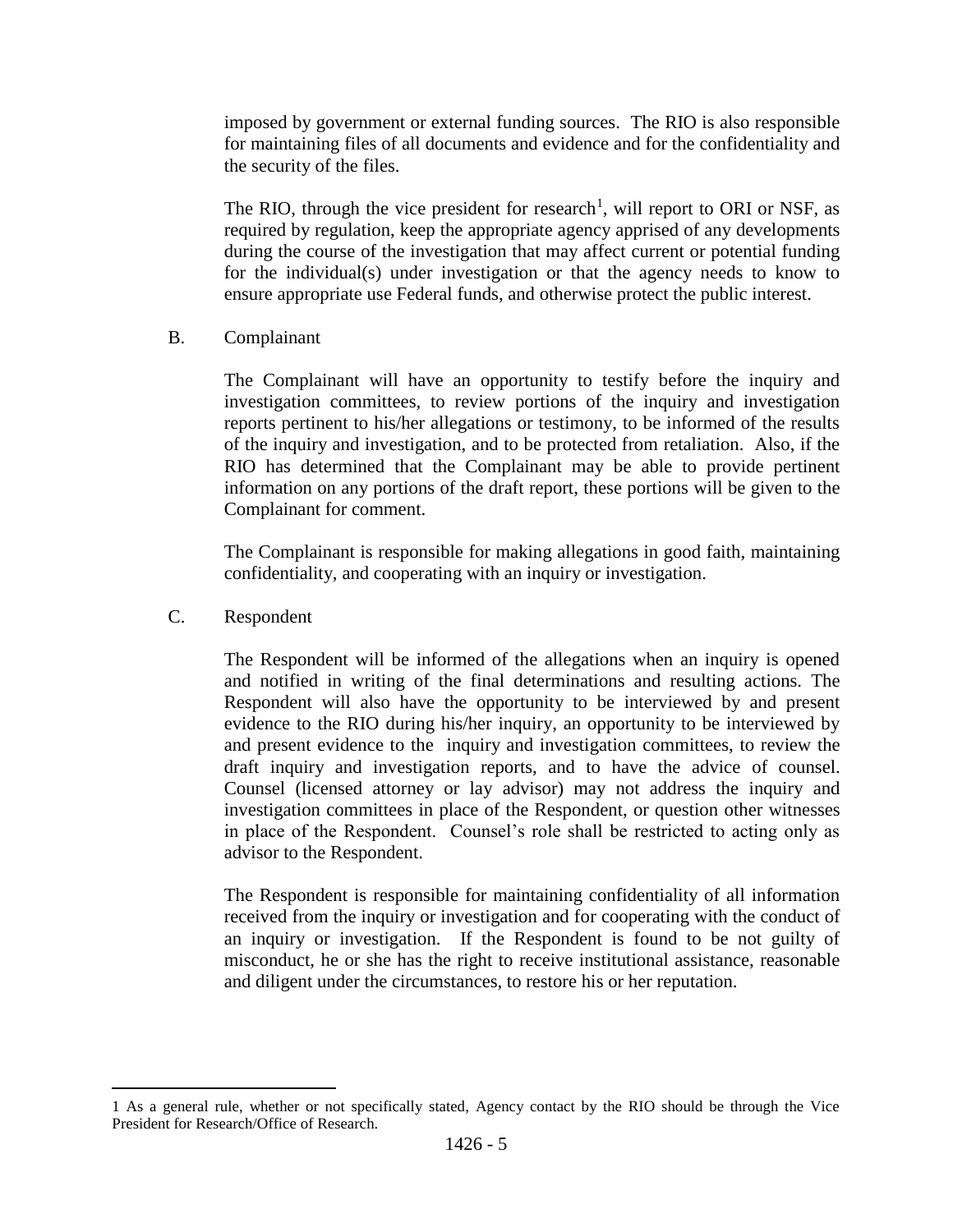D. Deciding Official "DO"

The DO will receive the inquiry and investigation reports and any written comments made by the Respondent or the Complainant on the draft report. The DO will decide whether misconduct occurred, whether to impose sanctions, or whether to take other appropriate administrative actions.

- IV. General Policies and Principles
	- A. Responsibility to Report Misconduct

All employees or individuals associated with Old Dominion University should report observed, suspected, or apparent misconduct to the RIO directly or through the dean of the affected college. If an individual is unsure whether a suspected incident falls within the definition of misconduct, he or she may informally and confidentially discuss the suspected misconduct with the RIO. If the circumstances described by the individual do not meet the definition of misconduct, the RIO will refer the individual or allegation to other offices or officials with responsibility for resolving the problem.

At any time, an employee may have confidential discussions and consultations about concerns of possible misconduct with the RIO, the vice president for research, or the dean of the affected college, and will be counseled by the RIO about appropriate procedures for reporting allegations.

B. Protecting the Complainant

The RIO will monitor the treatment of individuals who bring allegations of misconduct or of inadequate institutional response thereto, and those who cooperate in inquiries or investigations. The RIO will ensure that these persons will not be retaliated against in the terms and conditions of their employment or other status at the institution and will review instances of alleged retaliation for appropriate action.

Employees should immediately report any alleged or apparent retaliation to the RIO.

Also the institution will protect the privacy of those who report misconduct in good faith to the maximum extent possible. For example, if the Complainant requests anonymity, the university will make an effort to honor the request during the allegation assessment or inquiry within applicable policies and regulations and state and local laws, if any. The Complainant will be advised that if the matter is referred to an Investigation Committee and the Complainant's testimony is required, anonymity may no longer be guaranteed. Old Dominion University will undertake reasonably diligent efforts to protect the positions and reputations of those persons who, in good faith, make allegations.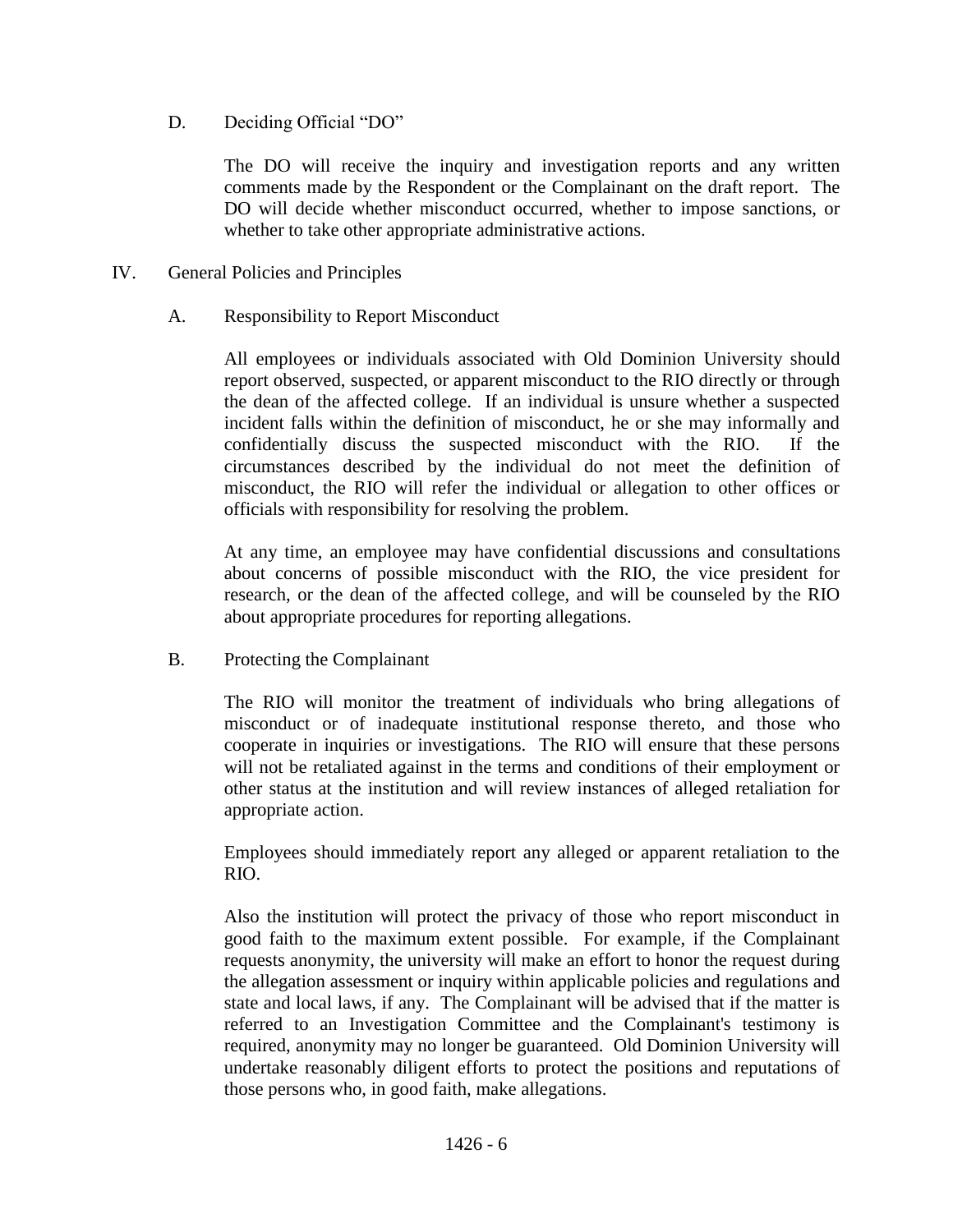C. Protecting the Respondent

Inquiries and investigations will be conducted in a manner that will ensure fair treatment to the Respondent(s) in the inquiry or investigation and confidentiality to the extent possible without compromising public health and safety or thoroughly carrying out the inquiry or investigation.

Institutional employees accused of misconduct may consult with legal counsel or a non-lawyer personal adviser (who is not a principal or witness in the case) to seek advice and may bring the counsel or personal adviser to interviews or meetings on the case.

D. Cooperation with Inquiries and Investigations

All individuals involved will cooperate with the RIO and other institutional officials in the review of allegations and the conduct of inquiries and investigations. This affirmative duty includes the obligation to provide relevant evidence to the RIO or other officials on misconduct allegations.

E. Preliminary Assessment of Allegations

Upon receiving an allegation of misconduct, the RIO will immediately assess the allegation to determine whether there is sufficient evidence to warrant an inquiry, whether PHS or NSF support or applications for funding are involved, and whether the allegation falls under the PHS or NSF definitions of scientific misconduct.

- V. Conducting the Inquiry
	- A. Initiation and Purpose of the Inquiry

Following the preliminary assessment, if the RIO determines that the allegation provides sufficient information to allow specific follow-up and falls under the definition of misconduct, he or she will immediately initiate the Inquiry Process. In initiating the Inquiry, the RIO should identify clearly the original allegation and any related issues that should be evaluated. The purpose of the inquiry is to determine whether there is sufficient evidence of possible misconduct to warrant a full investigation. The inquiry should not reach a final conclusion about whether misconduct definitely occurred or who was responsible. The findings of the inquiry must be set forth in an inquiry report.

B. Inquiry Process

After determining that an allegation falls within the definition of misconduct, the RIO must ensure that all original research records and materials relevant to the allegation are immediately secured. The RIO may consult with federal agencies through the Office of Research for advice and assistance in this regard.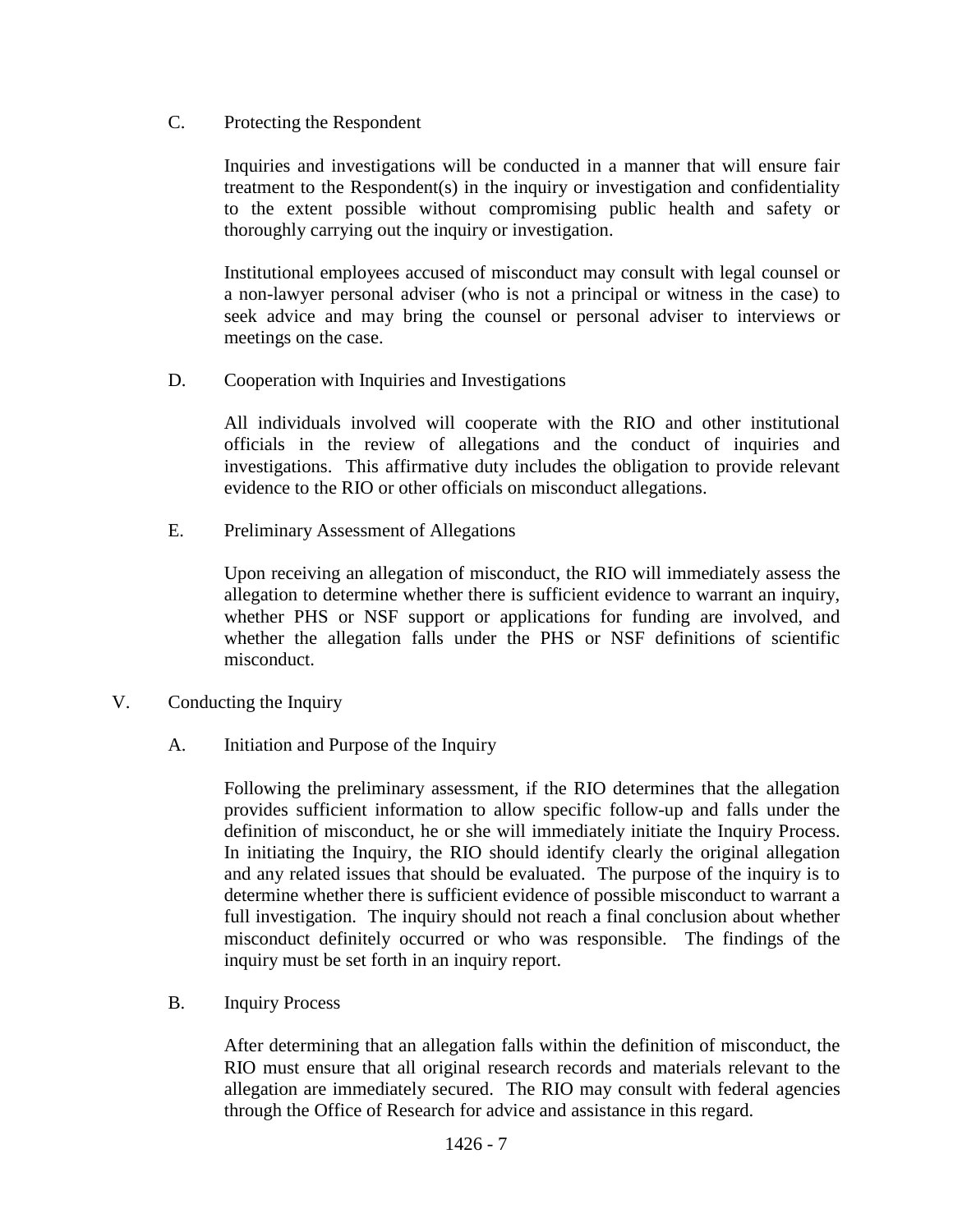The RIO, in consultation with other university officials as appropriate, will normally interview the Complainant, the Respondent, and key witnesses as well as examine relevant research records and materials. The RIO will evaluate the evidence and testimony and decide whether there is sufficient evidence of possible misconduct to recommend further investigation.

The RIO will submit a draft report to the DO, Complainant and Respondent that describes his/her conclusion regarding sufficient evidence of possible misconduct that would justify further investigation. The RIO will establish reasonable conditions for review to protect the confidentiality of the draft report.

Within 10 days of their receipt of the draft report, the Complainant and Respondent will provide their comments, if any, to the RIO. Any comments that the Complainant or Respondent submits on the draft report will become part of the final inquiry report and record. Based on the comments, the RIO may revise the draft report as appropriate.

The RIO will transmit the final report and any comments to the DO who will have 10 days in which to make the determination of whether findings from the inquiry provide sufficient evidence of possible misconduct to justify conducting an investigation. The inquiry is completed when the DO makes this determination, which will be made within 60 days of the RIO's commencement of the Inquiry. Any extension of this period will be based on good cause and recorded in the inquiry file.

The RIO will notify both the Respondent and the Complainant in writing of the DO's decision of whether to proceed to an investigation and will remind them of their obligation to cooperate in the event an investigation is opened. The RIO will also notify the president, the general counsel, the vice president for research, and the dean of the affected college or other university unit.

#### VI. The Investigation

#### A. Purpose of the Investigation

The purpose of the investigation is to explore in detail the allegations, to examine the evidence in depth, and to determine specifically whether misconduct has been committed, by whom, and to what extent. The investigation will also determine whether there are additional instances of possible misconduct that would justify broadening the scope beyond the initial allegations. This is particularly important where the alleged misconduct involves clinical trials or potential harm to human subjects or the general public or if it affects research that forms the basis for public policy, clinical practice, or public health. The findings of the investigation will be set forth in an investigation report.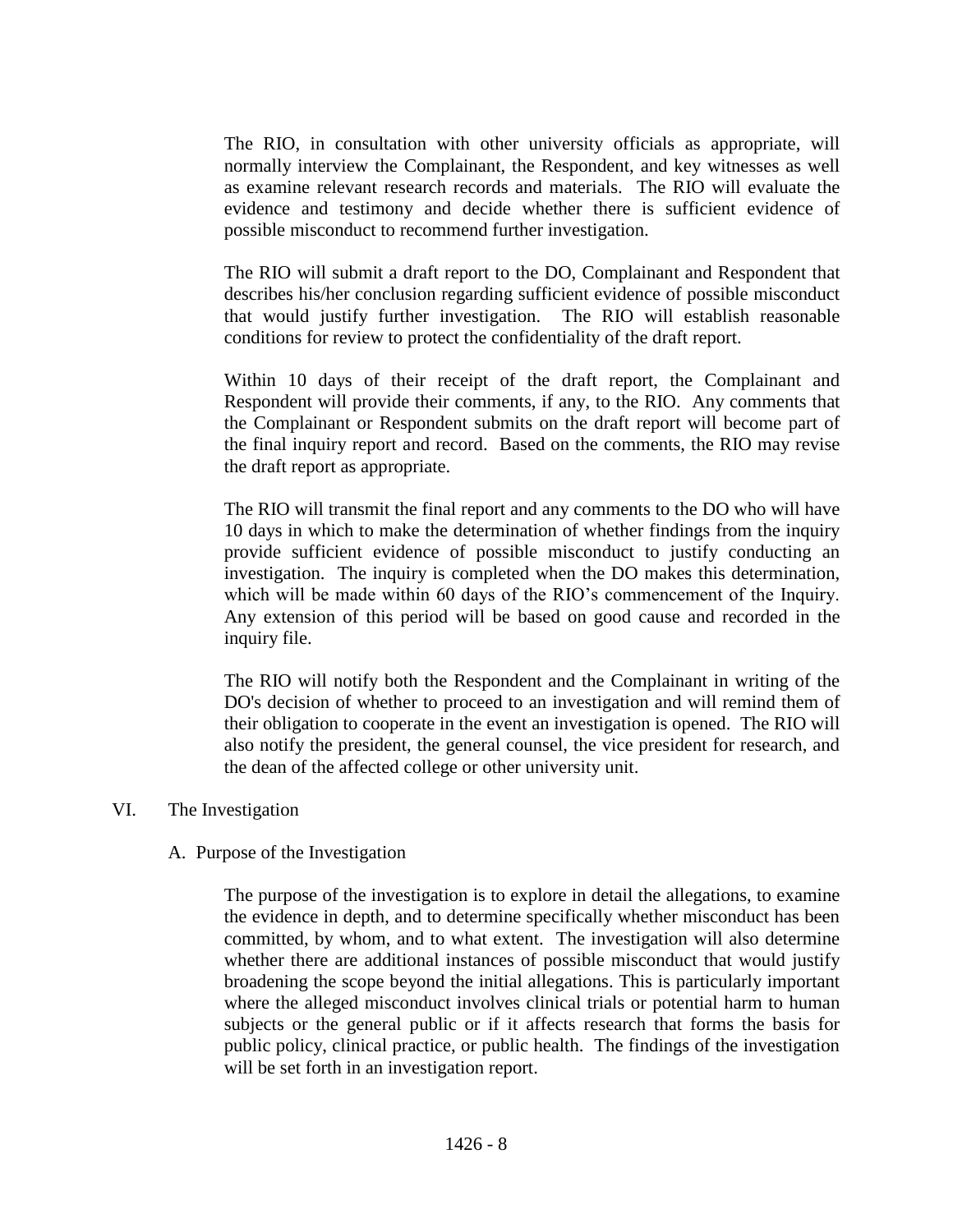B. Sequestration of the Research Records

The RIO will immediately sequester any additional pertinent research records that were not previously sequestered during the inquiry. This sequestration should occur before or at the time the Respondent is notified that an investigation has begun. The need for additional sequestration of records may occur for any number of reasons, including the institution's decision to investigate additional allegations not considered during the inquiry stage or the identification of records during the inquiry process that had not been previously secured. The procedures to be followed for sequestration during the investigation are the same procedures that apply during the inquiry.

C. The Investigation Committee & Process

The RIO, in consultation with the president and general counsel, will appoint an Investigation Committee and the Committee chair within 5 days of the notification to the Respondent that an investigation is planned or as soon thereafter as practicable. These individuals may be scientists, colleagues, administrators, subject matter experts, lawyers, or other qualified persons, and they may be from inside or outside the institution.

The RIO will notify the Respondent of the proposed committee membership within 5 days of appointing members of the investigation committee. If the Respondent submits a written objection for cause to any appointed member of the Investigation Committee, the RIO will immediately replace the first challenged member and determine whether to replace the other challenged members with qualified substitutes.

The investigation will normally involve examination of all documentation including, but not necessarily limited to, relevant research records, computer files, proposals, manuscripts, publications, correspondence, memoranda, and notes of telephone calls. Whenever possible, the Committee should interview the Complainant(s), the Respondent(s), and other individuals who might have information regarding aspects of the allegations. Interviews of the Respondent and all other interviews should be transcribed, or tape recorded transcripts of the interviews should be prepared, provided to the interviewed party for comment or revision, and included as part of the Investigatory file.

D. Charge to the Committee and the First Meeting

The RIO will define the subject matter of the investigation in a written charge to the Committee that: (i) describes the allegations and related issues identified during the inquiry; (ii) defines misconduct; and, (iii) identifies the name of the Respondent. The charge will state that the Committee is to evaluate the evidence and testimony of the Respondent, Complainant, and key witnesses to determine whether, based on a preponderance of the evidence, misconduct occurred and, if so, to what extent, who was responsible, and its seriousness.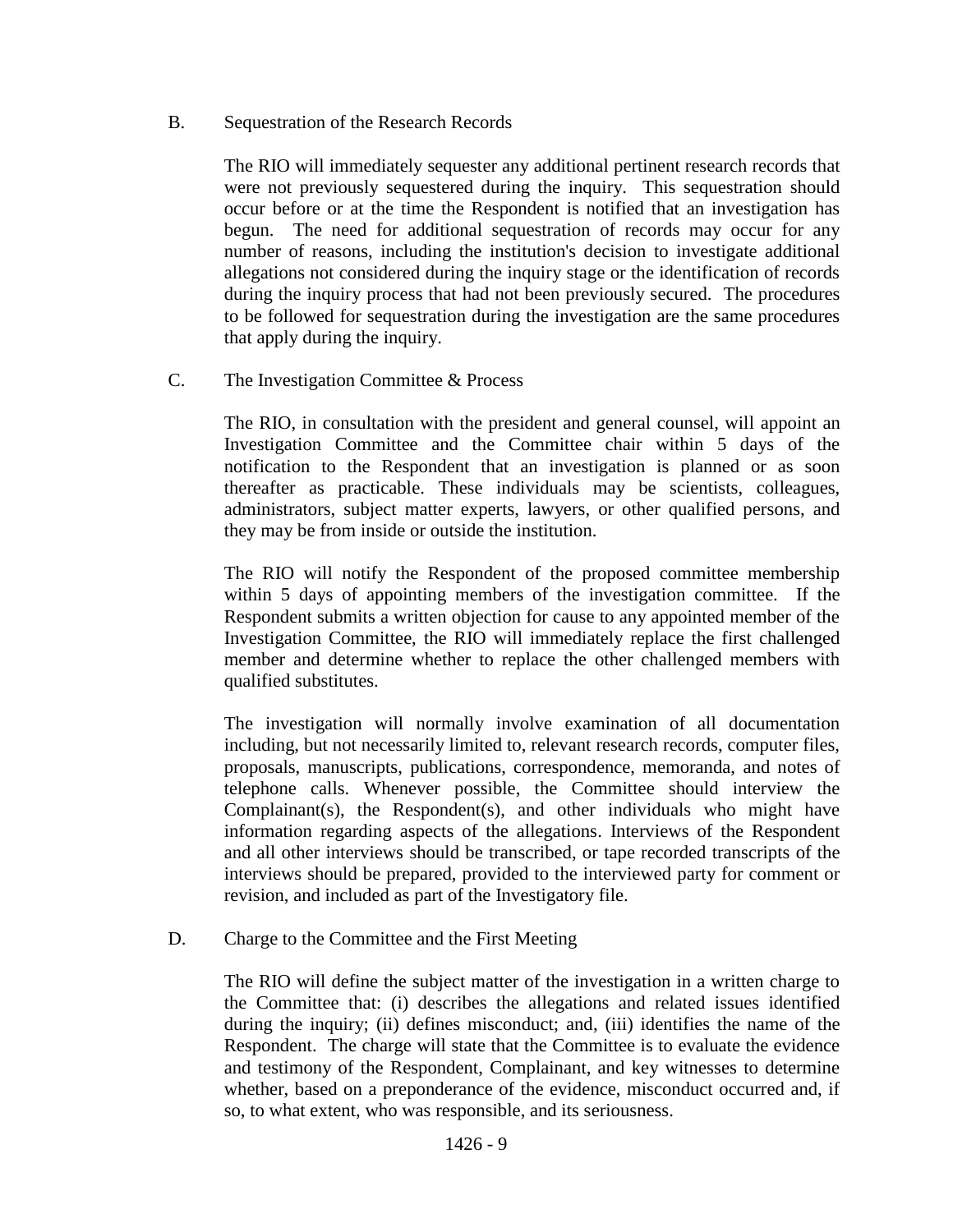During the investigation, if additional information becomes available that substantially changes the subject matter of the investigation or would suggest additional Respondents, the committee will notify the RIO, who will determine whether it is necessary to notify the Respondent of the new subject matter or to provide notice to additional Respondents.

The Inquiry report will be available to the Investigation Committee. However, the report in no way limits the evidence available to the Committee for consideration. Inasmuch as any decision of an investigation might conflict with any conclusion of the inquiry, the investigation will be considered a de novo process.

The RIO, with the assistance of the General Counsel, will convene the first meeting of the Investigation Committee to review the charge, the Inquiry Report, and the prescribed procedures and standards for the conduct of the investigation, including the necessity for confidentiality and for developing a specific investigation plan. The Investigation Committee will be provided with a copy of these instructions and, where federal funding is involved, the PHS or NSF, or other granting agency regulations, if any.

VII. The Investigation and Report

An investigation should ordinarily be completed within 60 days of its initiation. This includes conducting the investigation, preparing the report of findings, making the draft report available to the subject of the investigation for comment, submitting the report to the DO for approval, and submitting the report to the appropriate agency, if relevant. Any extension of this period will be based on good cause and recorded in the investigation file.

A. Draft Report

The draft report must describe the policies and procedures under which the investigation was conducted, describe how and from whom information relevant to the investigation was obtained, state the findings, and explain the basis for the findings. The report will include the actual text or an accurate summary of the views of any individual(s) found to have engaged in misconduct as well as a description of any sanctions imposed and administrative actions taken by the institution.

- B. Comments on the Draft Report
	- 1. Respondent

The RIO will provide the Respondent with a copy of the draft Investigation Report for comment and rebuttal. The Respondent will be allowed 10 days to review and comment on the draft report. The Respondent's comments will be attached to the final report. The findings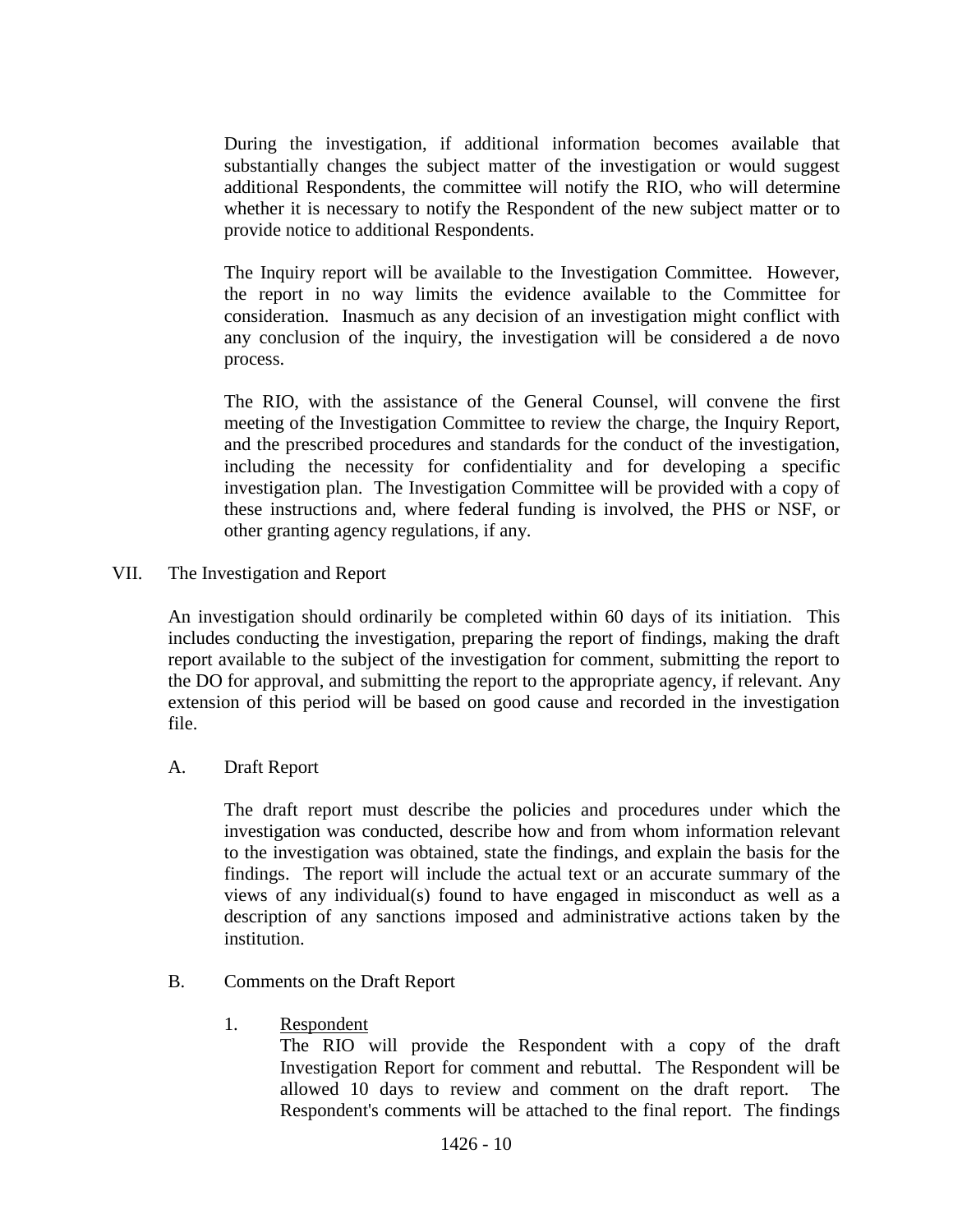of the final report should take into account the Respondent's comments in addition to all the other evidence.

2. Complainant

The RIO will provide the Complainant, if he or she is identifiable, with those portions of the draft Investigation Report that address the Complainant's role and opinions in the investigation. The Complainant will be allowed 10 days to review and comment on that part of the draft report provided by the RIO. The report should be modified, as appropriate, based on the Complainant's comments.

3. General Counsel

The draft investigation report will be transmitted to the General Counsel for a review of its legal sufficiency. The General Counsel's comments should be incorporated into the report as appropriate.

4. Confidentiality

In distributing the draft report, or portions thereof, to the Respondent and Complainant, the RIO will inform the recipient of the confidentiality under which the draft report is made available and will establish reasonable conditions to ensure such confidentiality. For example, the RIO may request the recipient to sign a confidentiality statement or to come to his or her office to review the report.

C. Final Report

After comments have been received and the necessary changes have been made to the draft report, the Investigation Committee should transmit the final report with attachments, including the Respondent's and Complainant's comments, to the DO, through the RIO. The final report, if applicable, will be submitted through the Office of Research to ORI and/or NSF.

D. Institutional Review and Decision

Based on a preponderance of the evidence, the DO will make the final determination whether to accept the Investigation Report, its findings, and the recommended institutional actions. The DO may also return the report to the Committee with a request for further fact-finding or analysis. The DO's determination together with the Investigation Committee's report, constitute the final investigation report for purposes of agency review. If the DO's final determination varies from that of the Investigation Committee, the DO will explain in detail the basis for rendering a decision different from that of the Investigation Committee in the institution's letter transmitting the report to PHS (ORI), NSF, or other funding agency. The DO's explanation should be consistent with the particular agency's definition of misconduct, the institution's policies and procedures, and the evidence reviewed and analyzed by the Investigation Committee.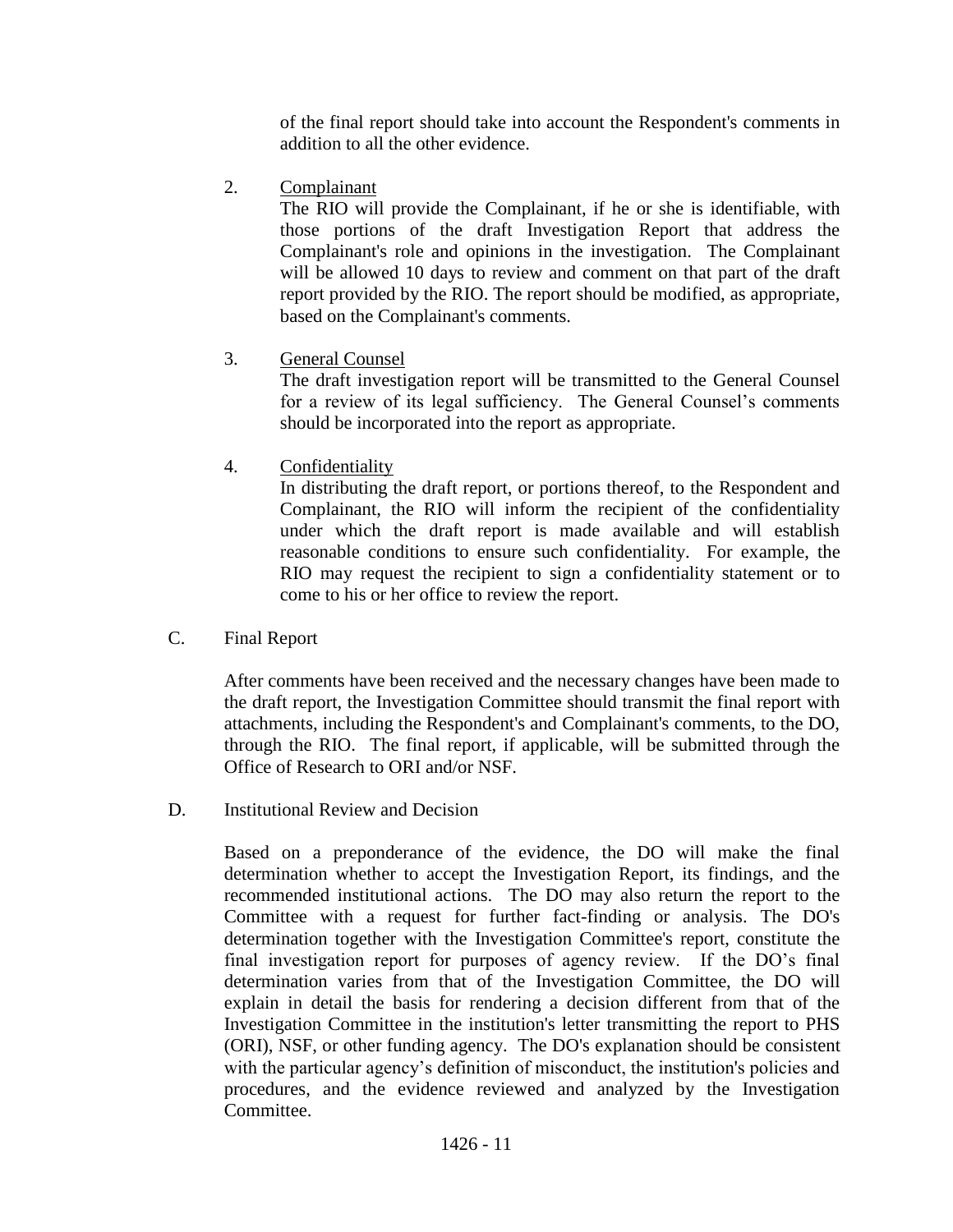The DO will also notify both the Respondent and the Complainant in writing. In addition, the DO will determine whether law enforcement agencies, professional societies, professional licensing boards, editors of journals in which falsified reports may have been published, collaborators of the Respondent in the work, or other relevant parties should be notified of the outcome of the case. The RIO is responsible for ensuring compliance with all notification requirements of funding or sponsoring agencies.

- VIII. Requirements for Reporting to ORI or NSF Inspector
	- A. The decision to initiate an investigation of PHS- or NSF-funded research must be reported in writing, through the Office of Research, to the director of ORI (at DHHS) or the Inspector General of NSF before the date the investigation begins. At a minimum, the notification should include the name of the person(s) against whom the allegations have been made, the general nature of the allegation as it relates to the definition of misconduct, and the agency applications or grant number(s) involved. ORI or NSF must also be notified of the final outcome of the investigation and must be provided with a copy of the investigation report. Any significant variations from the provisions of these policies and procedures should be explained in any reports.
	- B. Prior to any decision to terminate an inquiry or investigation without completing all relevant requirements of the PHS or NSF regulations, the RIO, through the Office of Research, will submit a report of the planned termination to ORI or the NSF Inspector General, including a description of the reasons for the proposed termination.
	- C. If the university determines that it will not be able to complete an Inquiry and Investigation of federally funded research in 120 days, the RIO will submit to the respective agency a written request for an extension that explains the delay, reports on the progress to date, estimates the date of completion of the report, and describes other necessary steps to be taken. The request will be submitted through the Office of Research. If either NSF or the PHS is the funding agency, the Office of Research may authorize an extension of the investigation such that the investigation and all administrative actions will be completed within an additional 60 days. If the request is granted, the RIO will file periodic progress reports as requested.
	- D. When PHS or NSF funding or applications for funding are involved and an admission of misconduct is made, the RIO, through the Office of Research, will contact the agency for consultation and advice. Normally, the individual making the admission will be asked to sign a statement attesting to the occurrence and extent of misconduct. An admission of misconduct does not constitute sufficient basis for closing a case involving PHS or NSF funds without prior approval from the agency.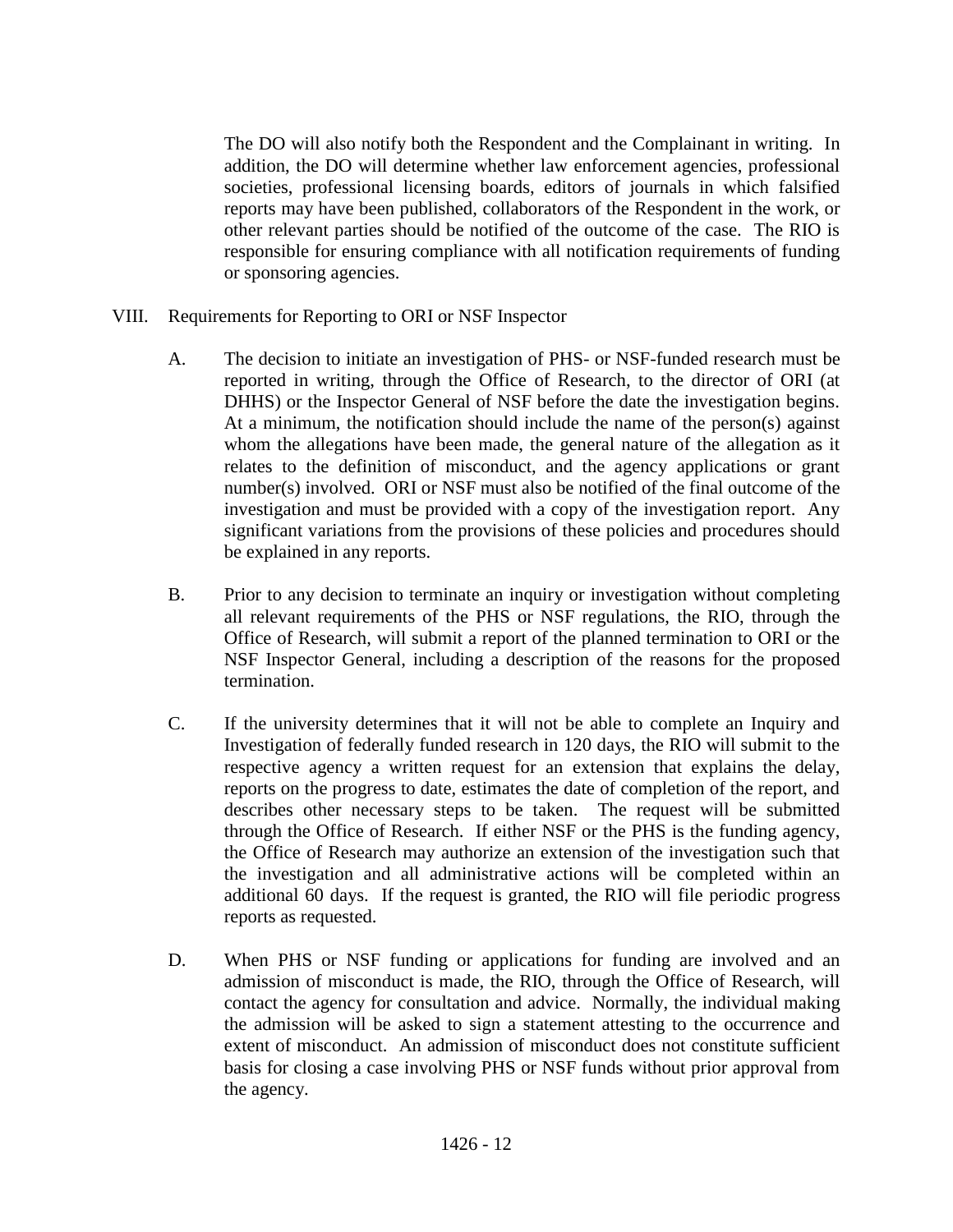- E. When PHS or NSF funding is involved, the RIO, through the Office of Research, will notify the agency at any stage of the inquiry or investigation if:
	- 1. there is an immediate health hazard involved;
	- 2. there is an immediate need to protect federal funds or equipment;
	- 3. there is an immediate need to protect the interests of the person(s) making the allegations or of the individual(s) who is the subject of the allegations as well as his/her co-investigators and associates, if any;
	- 4. it is probable that the alleged incident is going to be reported publicly;
	- 5. the allegation involves a sensitive public health issue, e.g., a clinical trial;
	- 6. there is a reasonable indication of possible criminal violation. In this instance, the institution must inform the agency within 24 hours, excluding weekend days, of obtaining that information;
	- 7. for any other reason, the scientific community or the public should be informed.

#### IX. Administrative Actions

Old Dominion University will take appropriate administrative actions against individuals when an allegation of misconduct has been substantiated.

If the DO determines that the alleged misconduct is substantiated by the findings, he or she will decide on the appropriate actions to be taken, after consultation with the RIO. The actions may include:

- withdrawal or correction of all pending or published abstracts and papers emanating from the research where misconduct was found.
- removal of the responsible person from the particular project, letter of reprimand, and/or special monitoring of future work.
- sanctions such as probation, suspension, salary reduction, or initiation of steps leading to possible rank reduction or termination of employment.
- restitution of funds as appropriate.
- X. Other Considerations
	- A**.** Termination of Institutional Employment or Resignation Prior to Completing Inquiry or Investigation

The termination of the Respondent's institutional employment, by resignation or otherwise, before or after an allegation of possible misconduct has been reported, will not preclude or terminate the misconduct procedures.

If the Respondent, without admitting to the misconduct, elects to resign his or her position prior to the initiation of an inquiry, but after an allegation has been reported, or during an Inquiry or Investigation, the Inquiry or Investigation will proceed. If the Respondent refuses to participate in the process after resignation, the Committee will use its best efforts to reach a conclusion concerning the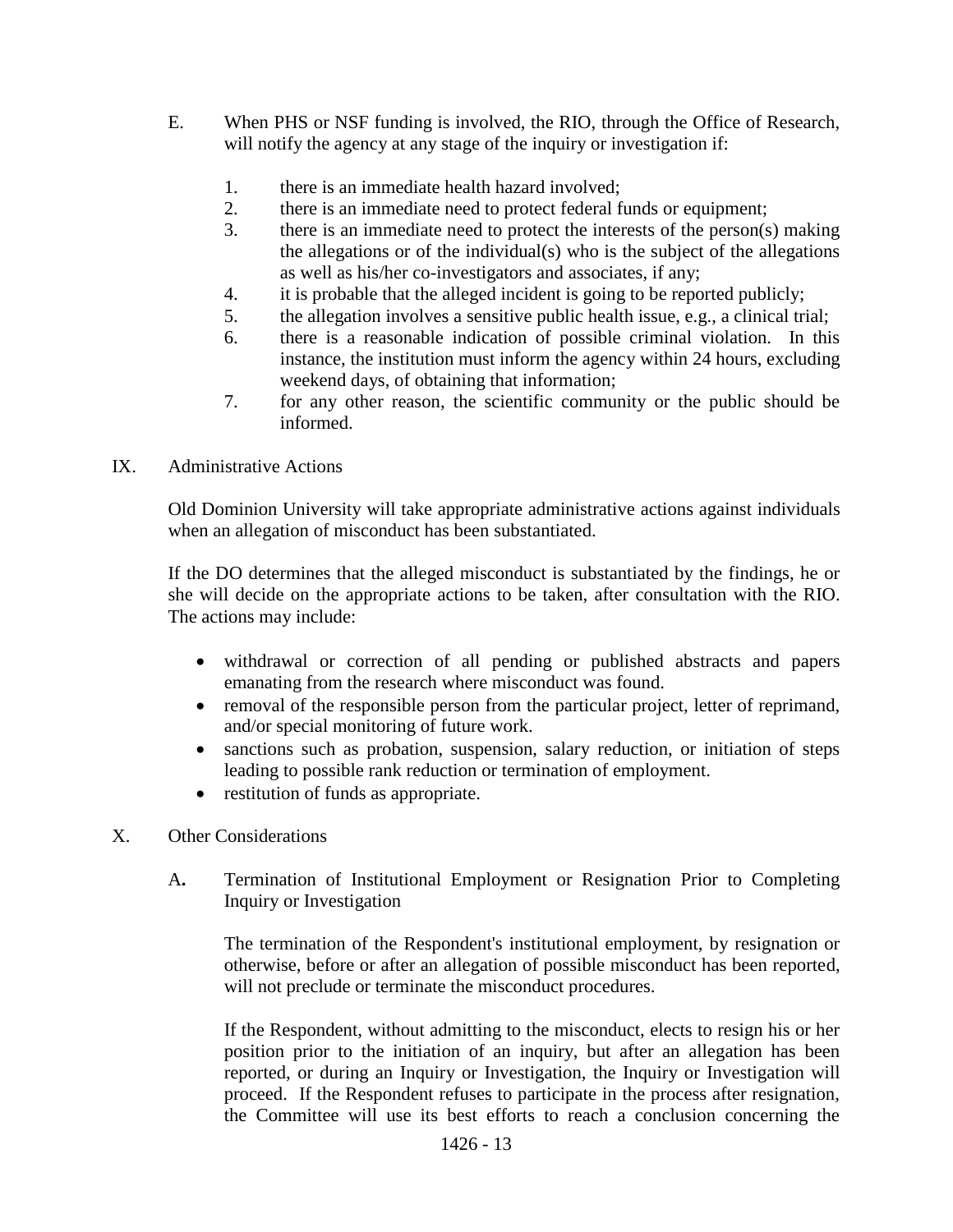allegations, noting in its report the Respondent's failure to cooperate and its effect on the Committee's review of all the evidence.

B. Restoration of the Respondent's Reputation

If the institution finds no misconduct and the respective agency concurs, after consulting with the Respondent, the RIO will undertake reasonable efforts to restore the Respondent's reputation. Depending on the particular circumstances, the RIO should consider notifying those individuals aware of or involved in the investigation of the final outcome, publicizing the final outcome in forums in which the allegation of misconduct was previously publicized, or expunging all reference to the misconduct allegation from the Respondent's personnel file. Any institutional actions to restore the Respondent's reputation must first be approved by the DO.

C. Protection of the Complainant and Others

Regardless of whether the institution, ORI or NSF determines that misconduct occurred, the RIO will undertake reasonable efforts to protect Complainants who made allegations of misconduct in good faith and others who cooperate in good faith with inquiries and investigations of such allegations. Upon completion of an investigation, the DO will determine, after consulting with the Complainant, what steps, if any, are needed to restore the position or reputation of the Complainant. The RIO is responsible for implementing any steps the DO approves. The RIO will also take appropriate steps during the inquiry and investigation to prevent any retaliation against the Complainant.

D. Allegations Not Made in Good Faith

The DO will determine whether the Complainant's allegations of misconduct were made in good faith. If an allegation was not made in good faith, the DO will determine whether any administrative action should be taken against the Complainant.

E. Interim Administrative Actions

The Vice President for Research will take interim administrative actions, as appropriate, to protect federal funds and ensure that the purposes of the federal financial assistance are carried out.

#### XI. Record Retention

After completion of a case and all ensuing related actions, the RIO will prepare a complete file, including the records of any inquiry or investigation and copies of all documents and other materials furnished to the RIO or committees. The RIO will transfer the file to the Provost and Vice President for Academic Affairs, for safekeeping, who will maintain the file for three years after completion of the case to permit later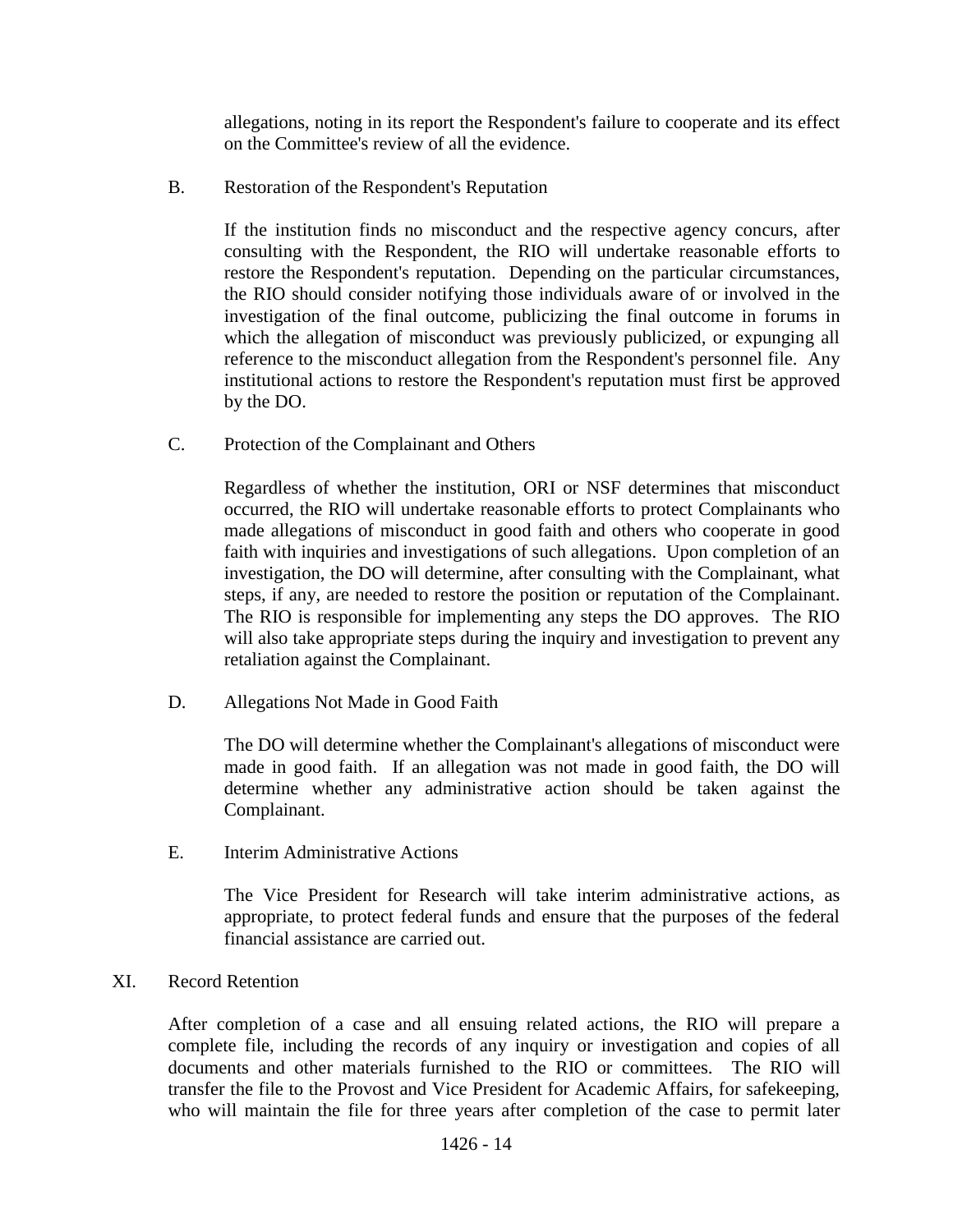assessment of the case. ORI, NSF, or other authorized personnel will be given access to the records upon request.

## APPENDIX

This appendix summarizes the responsibilities assigned to the DO and the RIO. The appendix is a review of the duties assigned to these two officials.

## Responsibilities of the DO

- Determines whether an investigation is warranted
- Determines whether to accept the investigation report
- Determines institutional administrative actions if misconduct is found
- Explains why the institution does not agree with the investigation report, if such is the case, in a transmittal letter to ORI or NSF
- Determines institutional administrative actions against "bad faith" Complainants
- Informs ORI or NSF that an investigation is not warranted, if such is the case, if the agency requested the inquiry

## Responsibilities of the RIO

- Receives allegations of misconduct
- Receives allegations of retaliation
- Receives reports of "bad faith" allegations
- Receives reports of violations of PHS or NSF regulations

## Assessment of Allegations

- Conducts preliminary assessment of allegations
- Determines whether an inquiry is warranted
- Refers non-scientific misconduct issues to appropriate institutional or Federal office

## Conduct of Inquiry

- Initiates inquiry process
- Notifies appropriate institutional officials, the Respondent, and, if necessary, the appropriate agency that an inquiry is underway
- Sequesters research or other relevant records
- Conducts the inquiry
- Determines whether additional expertise is needed
- Establishes conditions of confidentiality
- Protects against bias or conflicts-of-interest
- Develops the charge
- Meets ORI or NSF notification requirements
- Takes appropriate interim administrative actions
- Seeks advice from federal agencies when an admission of misconduct is made
- Determines whether a time extension will be allowed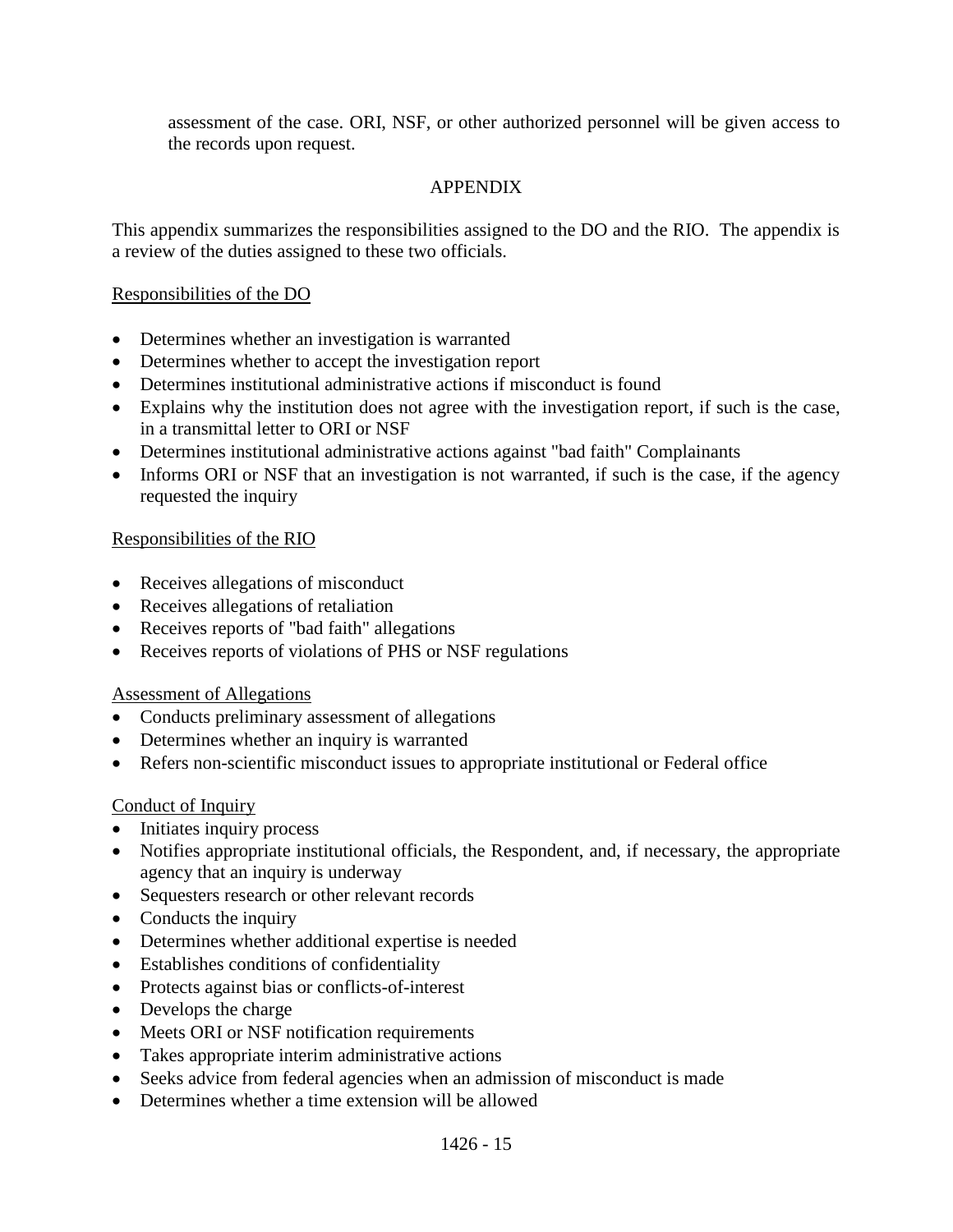- Provides a draft report to the Respondent
- Provides appropriate portions of the draft report to Complainant
- Transmits the final report and comments to the DO
- Communicates the decision of the DO to the Complainant, and Respondent.
- Notifies ORI or NSF if an investigation will be conducted
- Provides the final report and inquiry file to ORI or NSF upon request, if relevant
- Retains all inquiry records
- Reports "bad faith" allegations to the DO
- Undertakes reasonable efforts to restore the reputation of cleared Respondents
- Undertakes reasonable efforts to protect "good faith" Complainants and others who cooperated with the inquiry

## Conduct of Investigation

- Notifies the Respondent that an investigation will be conducted
- Sequesters additional research records when necessary
- May conduct the investigation in appropriate cases
- Appoints the investigation official or committee
- Replaces the first challenged person and determines whether to replace persons challenged later
- Determines whether additional expertise is needed
- Establishes conditions of confidentiality
- Protects against bias or conflicts-of-interest
- Develops the charge
- Convenes the first meeting of the investigation committee
- Provides the investigation official or committee with advice on appropriate procedures
- Meets ORI or NSF notification requirements, if relevant
- Takes appropriate interim administrative actions
- Seeks advice from federal agencies when an admission of misconduct is made
- Requests time extensions if necessary from ORI or NSF and submits progress reports
- Submits plan to terminate an investigation to ORI or NSF
- Provides a draft report to the Respondent
- Provides appropriate portions of the draft report to the Complainant
- Transmits the final report and comments to the DO
- Notifies the Respondent and Complainant of the institution's findings and actions
- Retains all records of investigation
- Reports "bad faith" allegations to the DO
- Undertakes reasonable efforts to restore the reputation of cleared Respondents
- Undertakes reasonable efforts to protect "good faith" Complainants and others who cooperated with the inquiry

## Post-Investigation

- Responds to requests from federal agencies for additional information or assistance during the review process
- Responds to requests from ORI for additional information or assistance during a Departmental Appeals Board ("DAB") appeal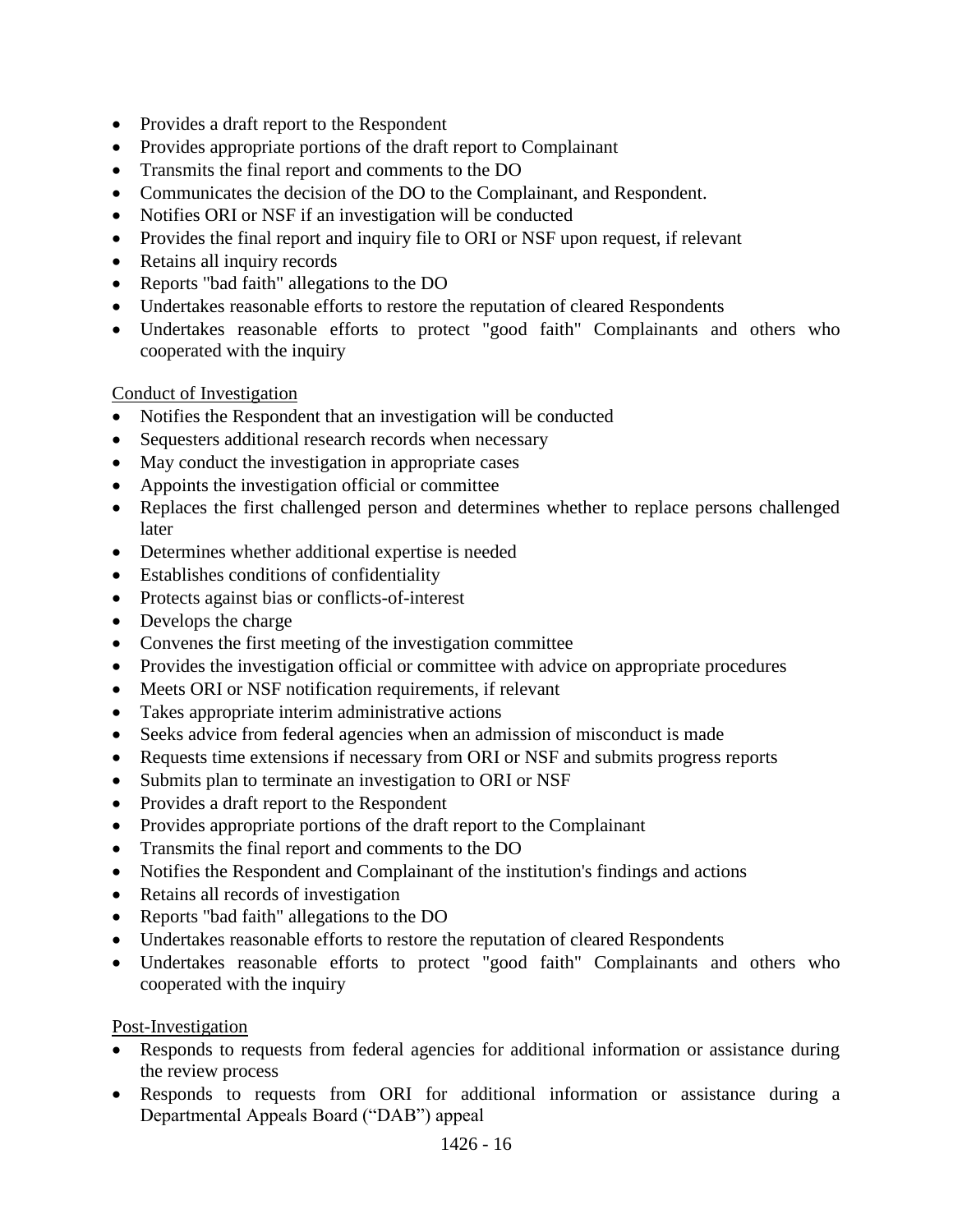## INQUIRY & INVESTIGATION PROCEDURES

| <b>TIMELINE</b>                             | <b>STEPS</b>                                              |
|---------------------------------------------|-----------------------------------------------------------|
| Day 1<br><b>Inquiry Begins</b>              | RIO determines sufficient evidence of possible            |
|                                             | misconduct in scientific research or scholarly            |
|                                             | activities.                                               |
|                                             |                                                           |
|                                             | RIO immediately secures all original research             |
|                                             | records and materials relevant to the allegation.         |
|                                             | RIO may consult with federal agencies through             |
|                                             | <b>Office of Research</b>                                 |
| <b>Days 2-29</b>                            | RIO interviews Complainant, Respondent, key               |
|                                             | witnesses and examines relevant research                  |
|                                             | records & materials.                                      |
| Day 30                                      | RIO completes evaluation of evidence and                  |
|                                             | testimony and submits a draft report of his/her           |
|                                             | conclusion to DO, Complainant, and                        |
|                                             | Respondents.                                              |
| Day 40                                      | Deadline for Complainant and Respondent to                |
|                                             | submit to RIO their comments on draft Inquiry             |
| Day 50                                      | report.<br>RIO submits to DO the final inquiry report and |
|                                             | any comments from Complainant and                         |
|                                             | Respondent.                                               |
| Day $60$<br><b>Inquiry Ends</b>             | DO makes final determination of whether                   |
|                                             | findings from the inquiry provide sufficient              |
|                                             | evidence of possible misconduct to justify                |
|                                             | conducting an investigation.                              |
| Day 61 Investigation Begins (if applicable) | The RIO notifies both the Respondent and the              |
|                                             | Complainant in writing of the DO's decision of            |
|                                             | whether to proceed to an investigation and will           |
|                                             | remind them of their obligation to cooperate in           |
|                                             | the event an investigation is opened. The RIO             |
|                                             | will also notify the president, the general               |
|                                             | counsel, the vice president for research, and the         |
|                                             | dean of the affected college or other university          |
|                                             | unit.                                                     |
|                                             |                                                           |
|                                             | RIO immediately sequesters any additional                 |
|                                             | pertinent research records.                               |
| Day 65                                      | RIO in consultation with the president and                |
|                                             | General Counsel completes appointment of an               |
|                                             | Investigating Committee.                                  |
| Day 65                                      | RIO notifies Respondent of the proposed                   |
|                                             | members of the Investigative Committee.                   |
| Day 70                                      | Deadline for Respondent to submit in writing              |
|                                             | any objection for cause to any appointed                  |